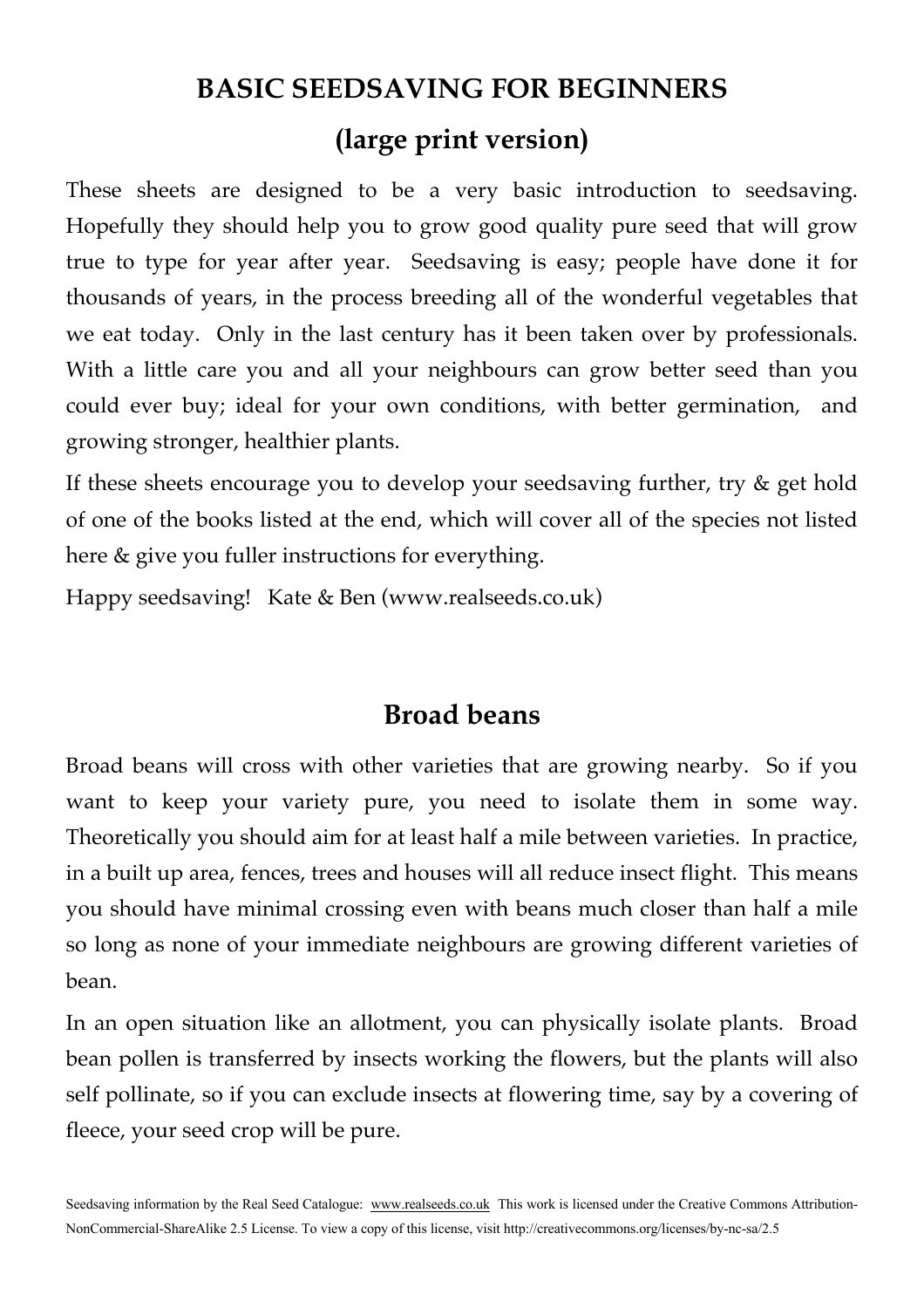The simplest method of all, if you are growing a relatively large number of beans and you are not concerned about achieving 100% purity (eg just for your own use), is to mark and save seed from several plants in the middle of a block of beans. Insects are relatively unlikely to come from a neighbouring patch straight to the middle of your patch, tending to work the outside flowers first. So by the time they reach your seed beans, the amount of 'foreign' pollen remaining should be small. Always keep seed of strong, healthy plants and get rid of any that are not typical of the variety ideally before they flower.

Let your seed beans mature and dry on the bush. The pods will turn dark drown, dry & wrinkled. Then pick and shell them out. Check that they are really dry by biting on them. If your teeth leave a dent, dry them further in a warm (not hot) place with a good flow of air. Broad bean seeds should keep for several years, so there is no need to grow plants for seed every year.

#### **French and runner beans**

It is important to grow some bean plants specifically for seed, rather than simply collecting the left-over pods at the end of the season. The plants should be good strong specimens, and any that are less healthy looking or not true to type for the variety should not be used for seed production.

French beans are self-pollinating, mostly before the flowers open. Despite this, they can be crossed by insects with other varieties nearby. The extent of crossing varies by area. If you are just saving seed for your own use, grow your seed crop of french beans at least 6 feet away from any other variety (12 feet if possible), and you are unlikely to have a significant problem with crossing in the UK.

Seedsaving information by the Real Seed Catalogue: www.realseeds.co.uk This work is licensed under the Creative Commons Attribution-NonCommercial-ShareAlike 2.5 License. To view a copy of this license, visit http://creativecommons.org/licenses/by-nc-sa/2.5 Runner bean flowers need to be 'tripped' by wind or insects before the beans set, and are much more likely to cross with other varieties grown nearby than french beans. Ideally, to be sure that no crossing takes place, seed crops of runner bean should be at least 1/2 a mile away from any other varieties of runner bean. Bear in mind, though, that buildings, trees, and other barriers will limit insect flight patterns, and if you are gardening in a town or built up area, you are likely to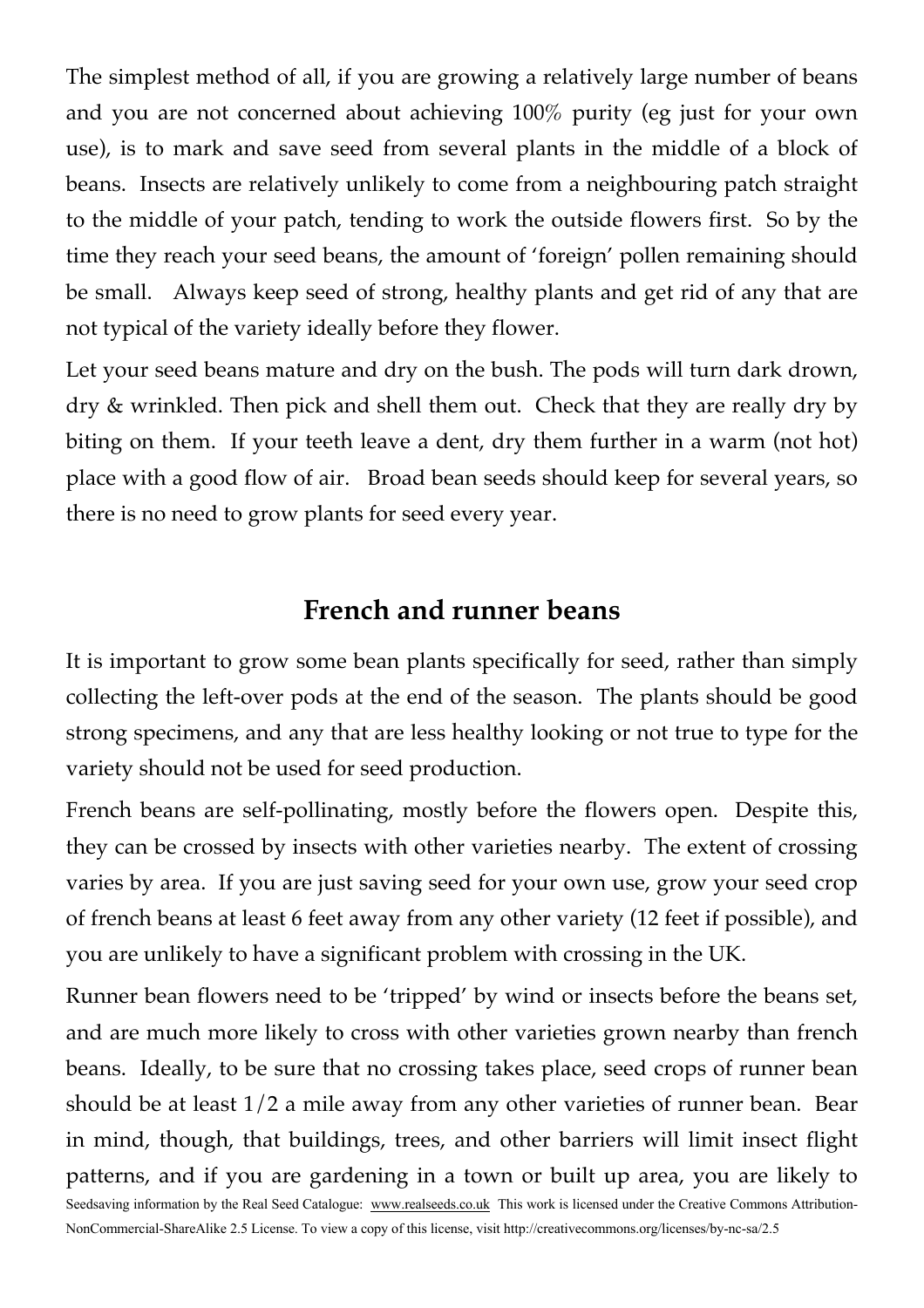have relatively little problems with crossing unless your immediate neighbours are also growing runner beans. If they are – or on an open site such as an allotment – your only answer may be to try to persuade your neighbours to grow the same type of runner.

To collect the seeds, allow the pods to mature fully on the plant until they start to yellow and dry out. In wet weather, collect the pods individually as they get to this stage. Then spread out somewhere out of the rain with a good airflow until the pods are fully dry and brittle. Once they are dry, shell out the beans and dry further out of the pods. The beans should be dry enough that they break when you bite on them, rather than leaving a dent. Store in an airtight container. If they are well dried, and stored in a cool dark place, the beans will last around 3 years.

If you have problems with weevils eating your seeds, put the sealed container in the freezer for a week immediately after drying the beans; this will kill any insect eggs before they hatch. When you take them out, let the container come up to room temperature before opening it, otherwise the beans will absorb moisture from the air.

#### **Peas**

Peas are almost entirely self pollinating, only very occasionally crossing with other plants. Set aside a section of row that is entirely for seed production, and make sure you sow at a time that will avoid pea moth To avoid physical mixing up of the seeds, separate different varieties of pea with another crop. Check the row from time to time as the peas grow, and pull up any plants that are weak or not true to type.

Let the peas mature until the pods are brown and the seeds start to rattle. If the weather is very bad, pull up the whole plants and bring inside (for example hung upside down from the shed roof) once the pods start to wither, to ripen and dry further. Once the pods are really dry, shell the peas out. Dry the shelled peas further in a warm (but not hot) place, label with the variety and date, and store.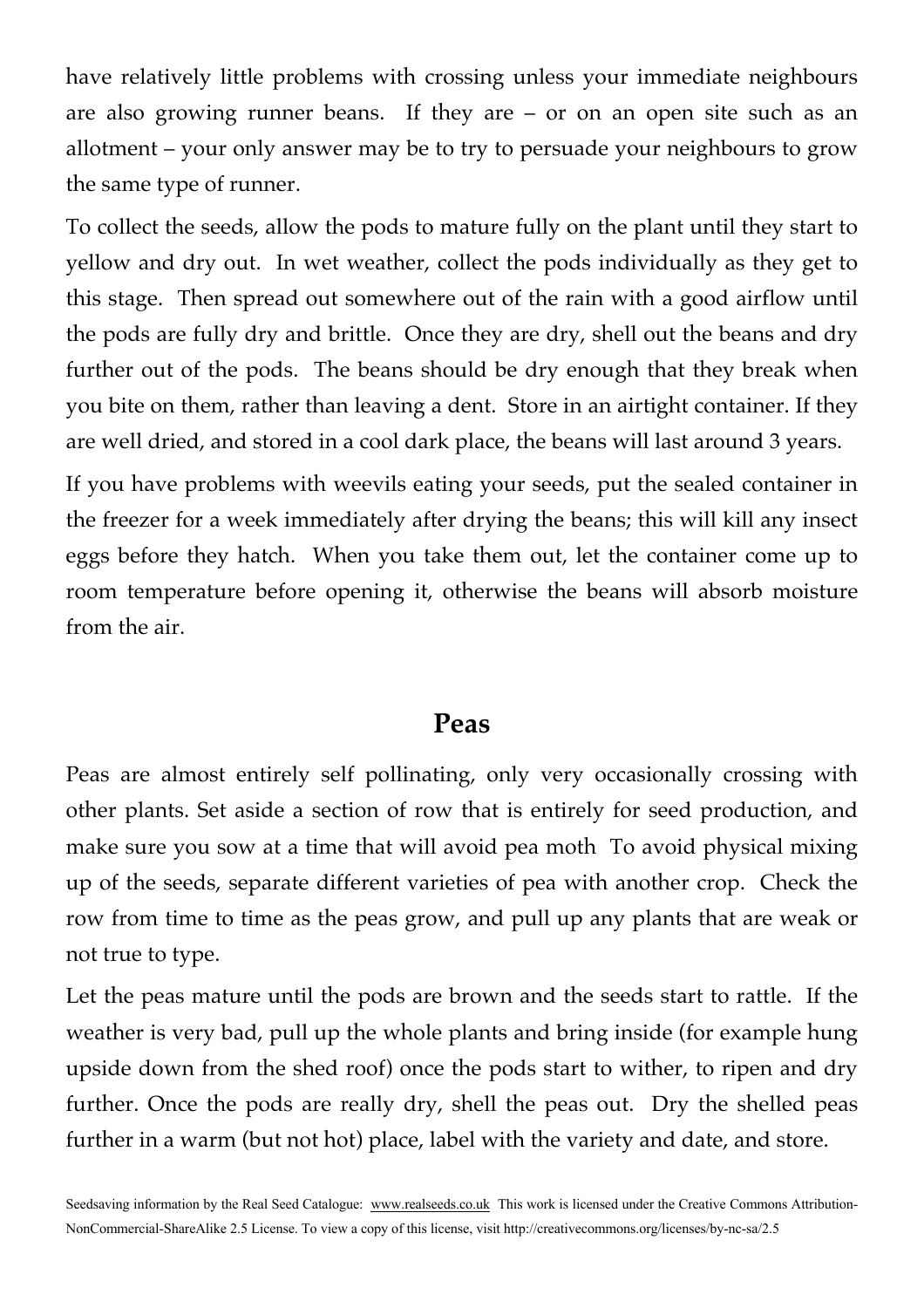Seedsaving information by the Real Seed Catalogue: www.realseeds.co.uk This work is licensed under the Creative Commons Attribution-NonCommercial-ShareAlike 2.5 License. To view a copy of this license, visit http://creativecommons.org/licenses/by-nc-sa/2.5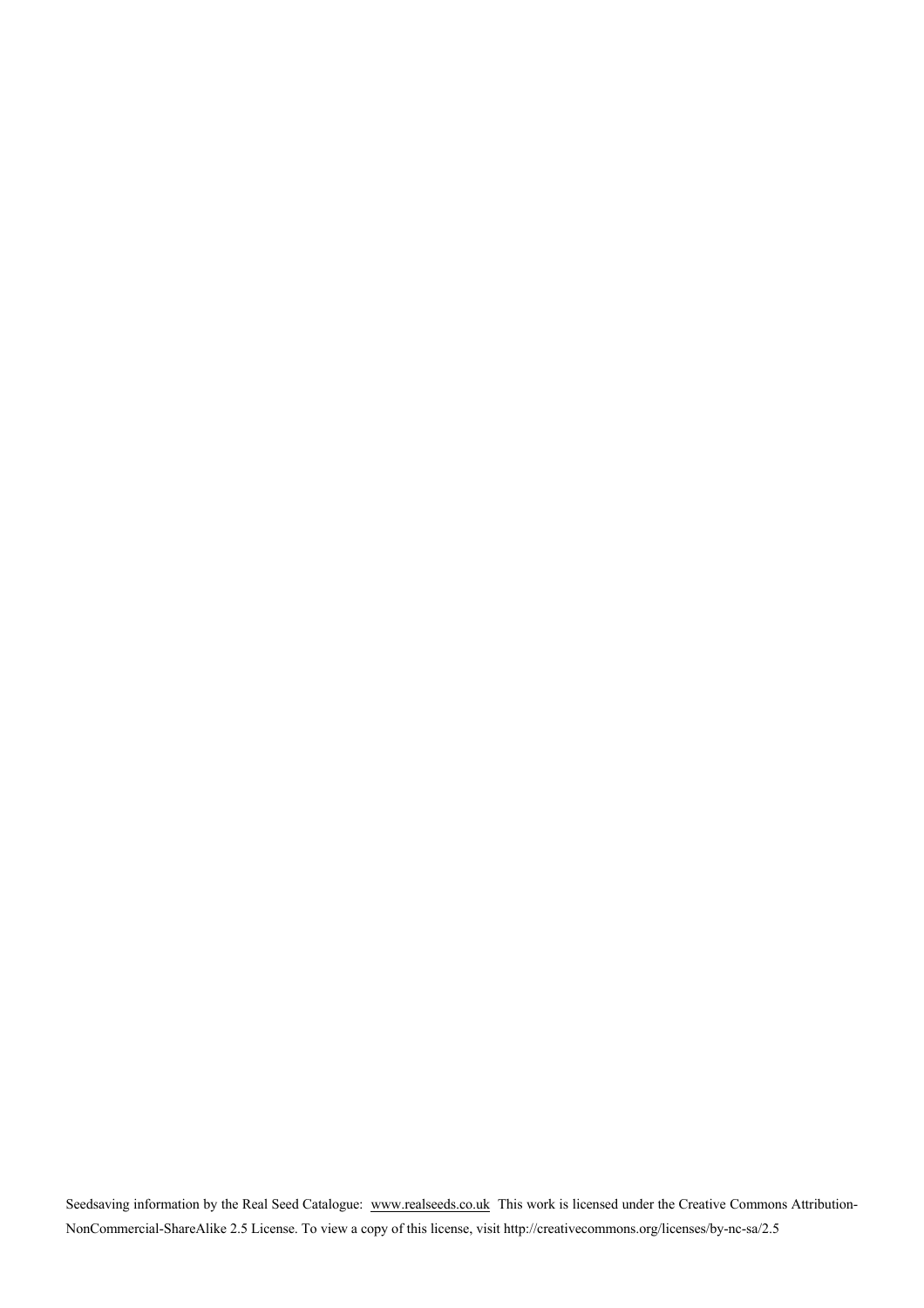# **Aubergines**

Aubergine flowers are mainly self pollinated, but can be crossed by insects. So if you are planning to save seed, you should only grow one variety. Aim for 6 to 8 plants each year to maintain a variety long term. For 100% isolation you need 50 feet between your seed plants and any other aubergines. If you are growing them in a greenhouse/polytunnel you should be able to get away with a somewhat smaller distance.

To get ripe seeds let the fruits mature well past eating stage. Purple/black cvs turn a muddy purple-brown colour, green/white cvs turn yellowish. Mark 1 or 2 early good fruits on each plant to leave for seed, and then pick and eat later fruits.

To remove the seed, cut into quarters lengthwise, avoiding the core, and pull apart. The hard brown seeds should be obvious. Put the quarters into a bowl of tepid water, and rub the seeds out with your fingers. You may need to pull them apart to get all of the seeds. Add more water, stir thoroughly, & wait a few minutes. Good seeds will sink to the bottom, leaving debris and poor quality seeds on the surface. Pour the debris off gently through a sieve, then refill with water and repeat a couple more times.

Eventually you will be left with good seeds in plain water. Empty into a clean sieve, shake to remove as much water as possible, and then tip on to a plate and spread out well. Put to dry somewhere warm but not hot, and mix occasionally to make sure that they dry evenly and don't stick together. Aubergine seeds will keep up to 7 years if dried thoroughly & stored in a cool dark place.

#### Sweet peppers and chillies

Sweet peppers and chillies are both members of the same species, Capsicum annuum (some less common chillies come from other capsicum species).

Pepper flowers are self pollinating, and will set fruit without any insect activity. However, they will also cross readily, and sweet peppers will happily cross with chillies. You need to isolate your plants by around 150 feet (50 metres) from any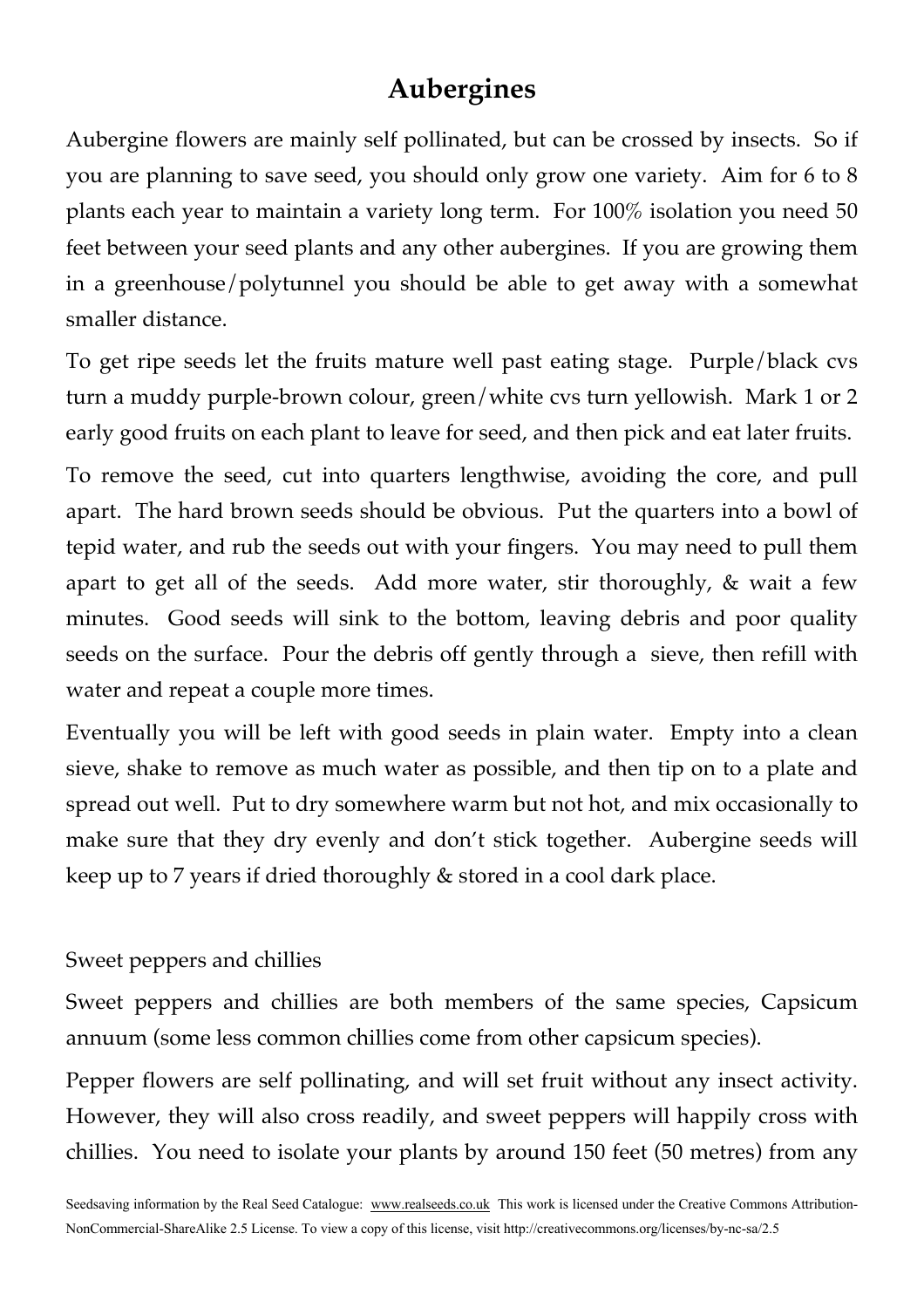other peppers or chillies growing nearby. Even if you are only growing one variety be careful about other varieties growing in adjacent gardens or allotments.

If you want to grow several varieties, or if your near neighbours are also growing peppers, you could consider making an isolation cage to cover 3 or 4 plants. This is easy to do, and costs very little, especially if you can get hold of some old net curtain material. You can put a cage up over plants grown in pots, growbags or directly in the ground.

To save the seed, take peppers on your isolated plants which have ripened fully to their final colour (usually yellow or red). Cut the peppers open carefully, and rub the seeds gently off of the 'core' onto a plate. Wear rubber gloves to deseed chillies, as the chilli oil sticks to your fingers and is very hard to wash off. Dry the seeds in a warm but not hot place until they snap rather than bending

# **Making an isolation cage**

To make a simple isolation cage ideal for peppers or aubergines, you need some cheap nylon flyscreen 5 times as long as it is wide, four canes or thin stakes, and some string and garden wire. Alternatively, you can use old net curtains, or other netting small enough to exclude insects. A piece of screen 1m by 5m will give a cage large enough to cover 3 or 4 plants.

Cut a square piece of screen 1m x 1m to make the top of the cage, and then fold the remaining strip of flyscreen round and sew its ends together. The resulting band will be the sides of the cage. Then sew the top to the sides, making a cube of flyscreen with the bottom missing.

To put up the cage over your plants, hammer the four canes into the ground in a square a little smaller than the cage top, so that they stick up a little less than the height of the cage. Twist a short piece of wire tightly round the top of each cane, and then run string in a square around the tops of the canes, supported by the wires to stop it slipping. Run a second piece of string around the stakes lower down to stop the sides of the cage blowing in against the plants. Then slip the cage over your plants, and weigh it down with earth or rocks.

Seedsaving information by the Real Seed Catalogue: www.realseeds.co.uk This work is licensed under the Creative Commons Attribution-NonCommercial-ShareAlike 2.5 License. To view a copy of this license, visit http://creativecommons.org/licenses/by-nc-sa/2.5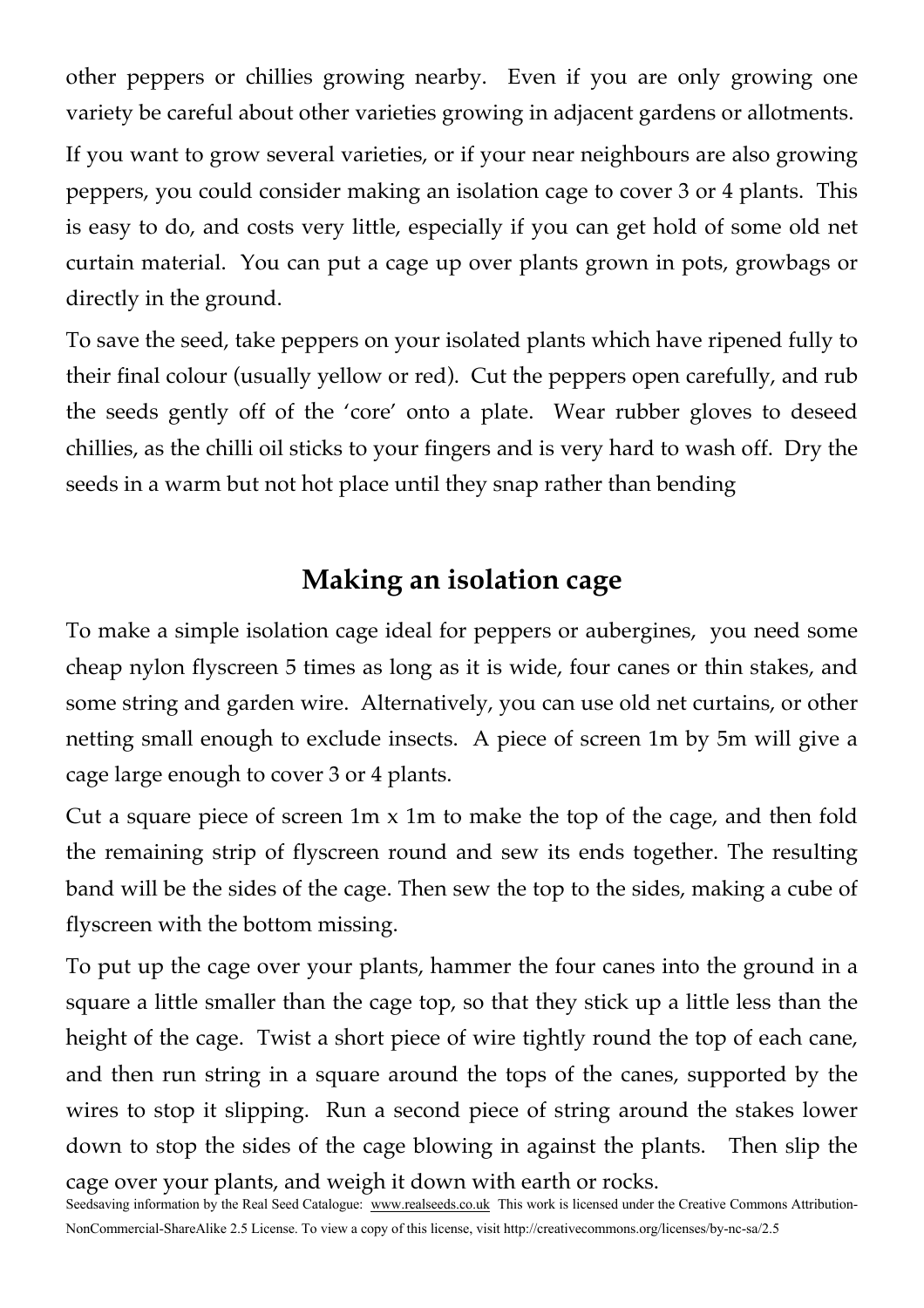#### **Tomatoes**

Most modern varieties of tomato are self pollinating, and will not cross. The anthers on tomato flowers (which make the pollen) are fused together to make a tight cone that insects cannot enter. Usually the stigma (the receptive surface for receiving pollen) is very short, and so is located deep inside this cone of anthers. No insects can get to it and the only pollen that can fertilise it comes from the surrounding cone of anthers.

In a few varieties however, the stigma is much longer, sticking out beyond the cone of anthers. In this case, insects can get to it, and there is the chance of crosspollination. Varieties with longer stigmas include potato leaved tomatoes and currant tomatoes. To avoid crossing only grow one variety with exposed stigmas. The double flowers which are sometimes formed first by many beefsteak tomatoes also often have exposed stigmas, but later single flowers will be normal.

To collect the seed, allow your tomatoes to ripen fully. Then collect a few of each variety that you want to save seed from. Slice them in half across the middle of the fruit, and squeeze the seeds and juice into a jar. You then need to ferment this mixture for a few days – this removes the jelly-like coating on each seed, and also kills off many diseases that can be carried on the seeds. To do this put the jar of seeds and juice in a reasonably warm place for 3 days, stirring the mixture twice a day. It should develop a coating of mould, and start to smell really nasty!

After 3 days, add plenty of water to the jar, and stir well. The good seeds should sink to the bottom of the jar. Gently pour off the top layer of mould and any seeds that float. Then empty the good seeds into a sieve and wash them thoroughly under running water. Shake off as much water as possible, and tip the sieve out onto a china or glass plate (the seeds tend to stick to anything else). Dry somewhere warm but not too hot, and out of direct sunlight. Once they are completely dry, rub them off the plate and store in a cool dry place, where they should keep well for at least 4 years.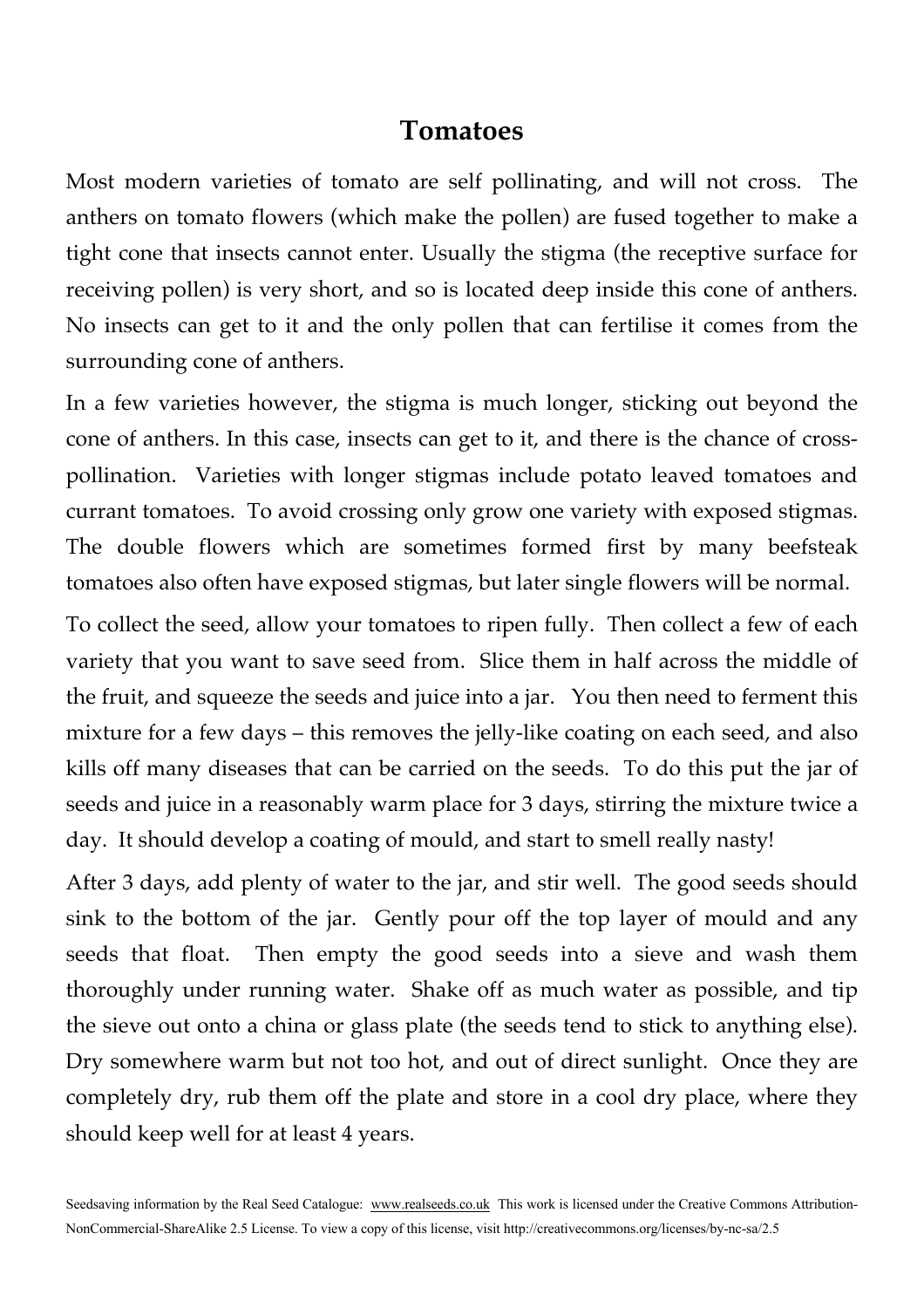## **Beetroot, chard & leaf beet**

Beetroot, leaf beet/perpetual spinach, swiss chard & sugar beet are all members of the same family & will cross readily. They are biennial, and flower in their second year. Chard/leaf beet for seed are overwintered in situ, and will be fine in most of the UK. Select a minimum of six to eight plants to leave for seed which best fit your needs (depending on your preference for stem versus leaf, smooth or wrinkled leaves etc). Beetroot can also be overwintered in situ, or can be harvested in autumn, the best plants selected & stored then replanted in spring.

All types of beet will cross with one another, and since the flowers are wind pollinated, crossing can take place with any other flowering beet plants within around 2 miles. How fussy you need to be about crossing depends on what you are trying to achieve. If you simply want a reasonably diverse population of leaf beet, a degree of crossing is not that important. Plant your seed plants closely together in a square, and take seed from the central plants in the block; you will find that the amount of 'contamination' is minimal providing there aren't large numbers of other flowering beets right next door.

If you are aiming to keep a variety true to type you need to isolate it, usually by physically covering your seed plants. To do this, plant at least six plants very close together in a circle, with a wooden stake in the middle. As the seed stalks form, growing up to four feet tall, tie them together, supported by the stake. Then as they develop cover the group of flower heads with either a shiny paper bag that will withstand rain, or a bag made out of agricultural fleece. Shake the bag from time to time to make sure that pollen is distributed within the bag.

As the large, prickly seeds mature, keep an eye on them, and start to harvest as they turn brown and start to dry out. You can either cut entire seedstalks, or harvest mature seeds by rubbing them into a bucket. Make sure that the seeds are thoroughly dry before storage, and they should last at least five years.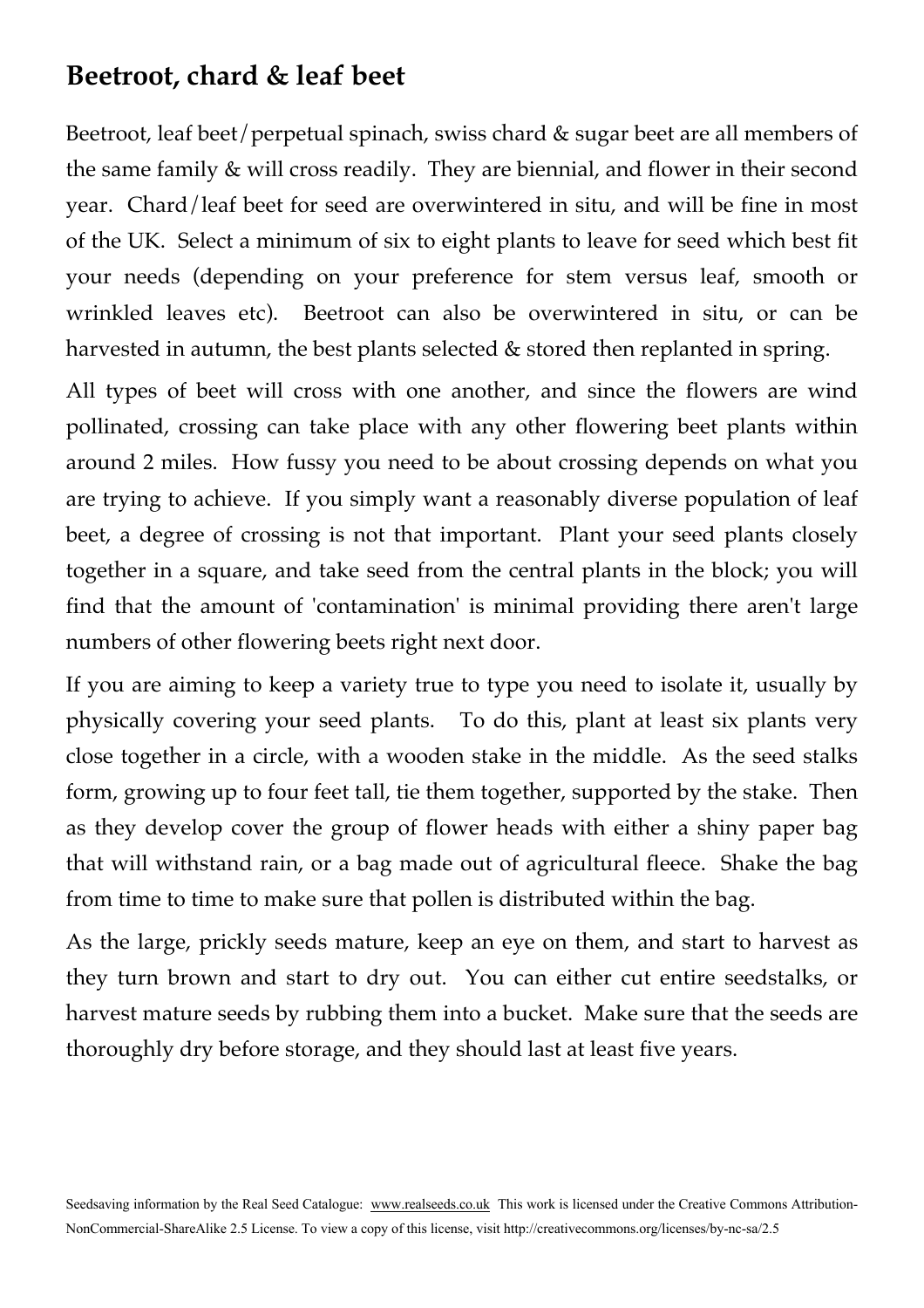#### **Carrots**

Carrots are biennial, flowering in their second year of growth. In areas with mild winters, leave your carrots in the ground, mulching them heavily. The foliage will die back in autumn, but will then resprout and start to flower in the spring. In colder areas, dig up your carrots in the autumn, and select the best coloured and shaped roots. Twist off the foliage, and store the roots in a box of dry sand in a frost free place, making sure that they don't touch. In spring, replant the roots, and they will resprout and flower.

If you want to maintain a carrot variety effectively, you really need to save seed from at least 40 good roots to maintain good genetic diversity. If you have too small a genetic pool, you will end up with small, poor quality roots in a very few generations.

Carrots grow into big plants waist high or taller, producing successive branches with large flat umbels of flowers. They are insect pollinated, and need to be isolated from other flowering carrot varieties by at least 500m in an open field situation. This is not normally a big problem, since few people let their carrots go to seed. However, they will cross with wild carrot (Queen Anne's Lace), giving thin white useless roots. As with all insect pollinated crops, barriers such as houses, tall hedges and other high crops can affect insect flight paths drastically, so you don't necessarily need to eliminate all Queen Anne's Lace within a 1/2 km radius; but do watch out for any white roots in subsequent generations and get rid of them.

To harvest your carrot seed, keep an eye on the umbels of flowers, and cut them off with secateurs as they start to turn brown and dry. If you have plenty of plants, just save seed from the first and second umbels of flowers to appear on each plant, as these will give the biggest and best seed. Dry the seed heads further inside, and then rub them between your hands or in a sieve to separate them. You will notice that the seeds have a 'beard' which is removed in commercial seed to make them easier to pack.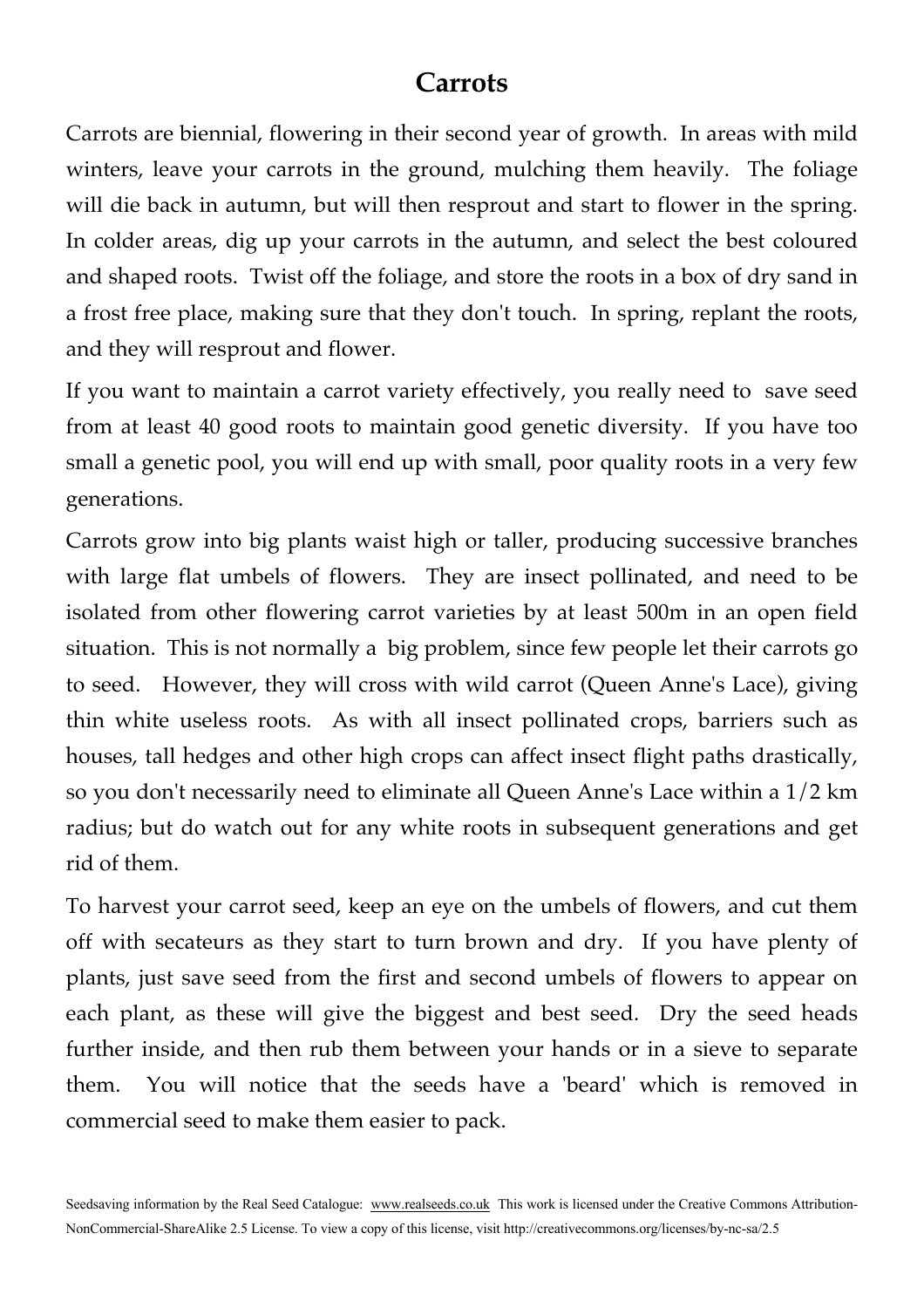You can sieve the seeds further to remove more of the chaff, but there is no need to get the seed completely clean - just sow slightly more thickly to allow for the chaff mixed in. Carrot seed is relatively short lived, but if it is stored somewhere cool and dry, it should give good germination for 3 years.

#### **Some common herbs**

Basil, coriander and dill are annuals, parsley is a biennial, flowering in its second year of growth.

Basil flowers are insect pollinated, and different varieties flowering within around 150' of one another may cross. On a garden scale, if you want to grow several types of basil, just keep picking the flower stalks off of all the varieties apart from the one that you want to grow for seed. Once several flower spikes have set and the flowers have started to wither, mark those spikes for saving seed from, and you can then allow the other varieties to flower. The seeds are ready to collect when the spikes turn brown and dry out. Don't worry about the seeds dropping out – they are well attached, and actually need quite a lot of rubbing to free from the dead flower heads.

With both coriander & dill, to get the best seed for sowing in future years, pull up and discard the earliest plants to bolt, and only save seed from those plants that produce plenty of leaf and flower late. It is best to plan to save seed from early summer sowings, to allow plenty of time for the seed to mature and dry on the plant. Harvest as soon as the seed is brown and dry, as it does tend to drop from the seed heads. Rub the heads together in your hands over a bucket to free the seed. Dill seed usually comes cleanly away from the seed heads. Coriander seed tends to contain more chaff, but you can winnow it by pouring gently from one bucket to another in a light breeze if you want to clean it for kitchen use.

Seedsaving information by the Real Seed Catalogue: www.realseeds.co.uk This work is licensed under the Creative Commons Attribution-NonCommercial-ShareAlike 2.5 License. To view a copy of this license, visit http://creativecommons.org/licenses/by-nc-sa/2.5 To save parsley seed, overwinter at least two or three plants. In warmer areas mulch heavily with straw or cover plants with a frame, elsewhere grow a few plants in a polytunnel or greenhouse. The next spring, the plants will start to flower and produce seed. Flat and curly leaved varieties will cross, as the flowers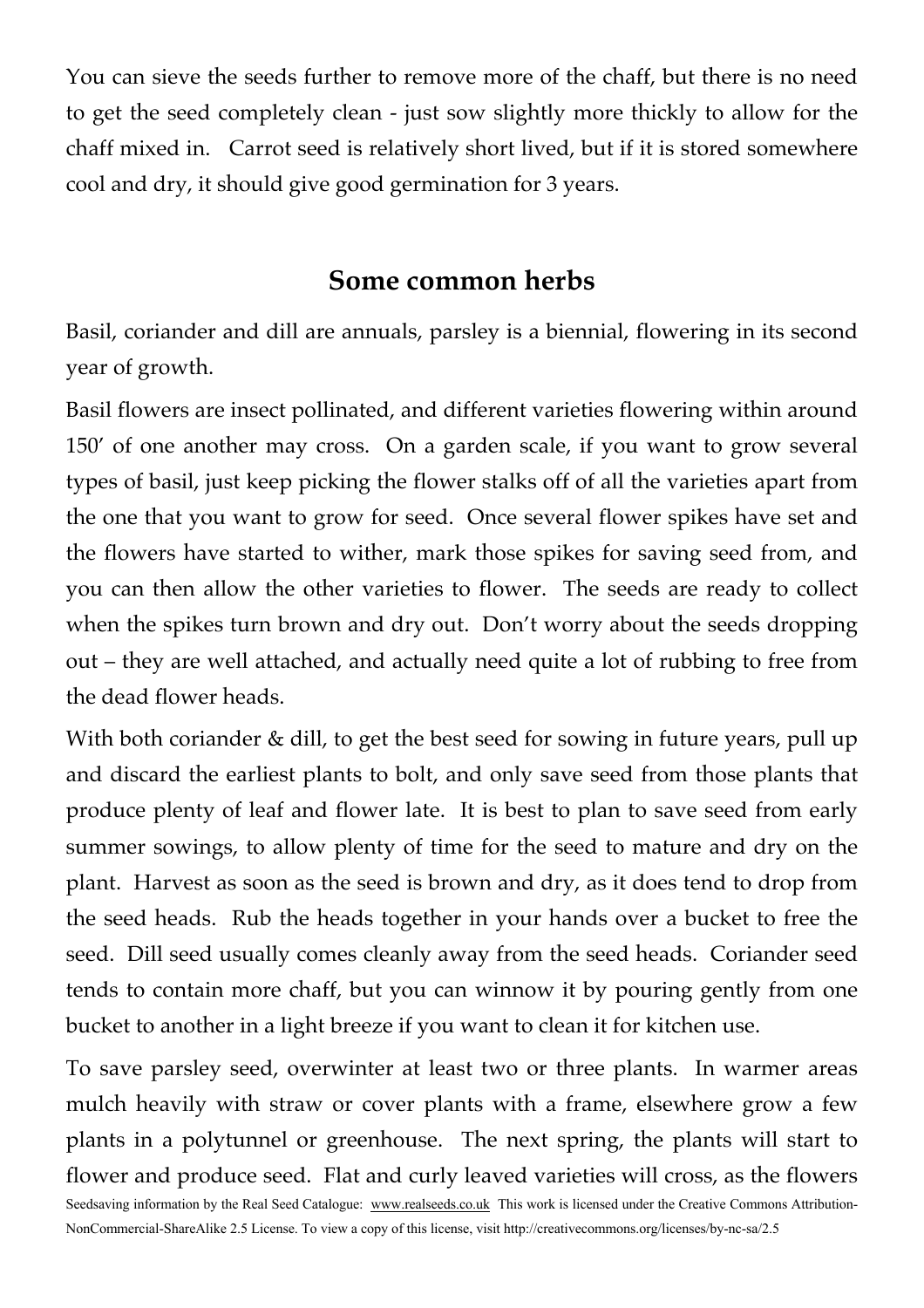are insect pollinated, so you should only grow one type for seed at a time. Harvest the seeds from individual flowerheads as they dry and turn brown, as they tend to drop from the plant when ready.

### **Broccoli, kale and cabbages**

Sprouting broccoli, cabbages, cauliflowers, calabrese, kales and brussels sprouts are all members of the same family (Brassica oleraceae), and will all cross with each other. They won't cross with turnips, swedes, oriental brassicas or mustard greens. In addition, they are mainly self-incompatible – which means that in order to get seed, insects have to carry pollen from one plant to another to pollinate the flowers. Because of this, you can't simply grow your broccoli or cabbages for seed in an insect proof cage to avoid crossing.

So long as you only seedsave from one member of the family in any given year, you can grow as many other brassicas as you like without problems so long as you don't let them flower.

For absolute seed purity, make sure that there are no other flowering brassicas within a mile of your garden. In practice, fences, trees and tall crops all break up insect flight patterns, so as long as you don't have any immediate neighbours with flowering crops in their garden, you shouldn't have too many problems with crossing. To make it as easy as possible for insects to work your seed plants, make sure that they are laid out in a block, rather than a row, so that bees tend to move from one plant to another, rather than away to other flowers elsewhere.

Keep at least six plants for seed, ideally more. Remove any poor specimens, or any that are not typical for the variety –you can always eat these plants, so long as you don't allow any flowers to open.

Seedsaving information by the Real Seed Catalogue: www.realseeds.co.uk This work is licensed under the Creative Commons Attribution-NonCommercial-ShareAlike 2.5 License. To view a copy of this license, visit http://creativecommons.org/licenses/by-nc-sa/2.5 All of the brassicas, including cabbages, will throw up a tall flower stalk covered in lots of small yellow flowers. These will then form slender seed pods, which start out green, and turn a straw colour as they mature and dry. Once they start to dry, keep a close eye on them, as they tend to shatter and drop their seed. Its best to cut entire plants once most of the pods begin to look dry, and then leave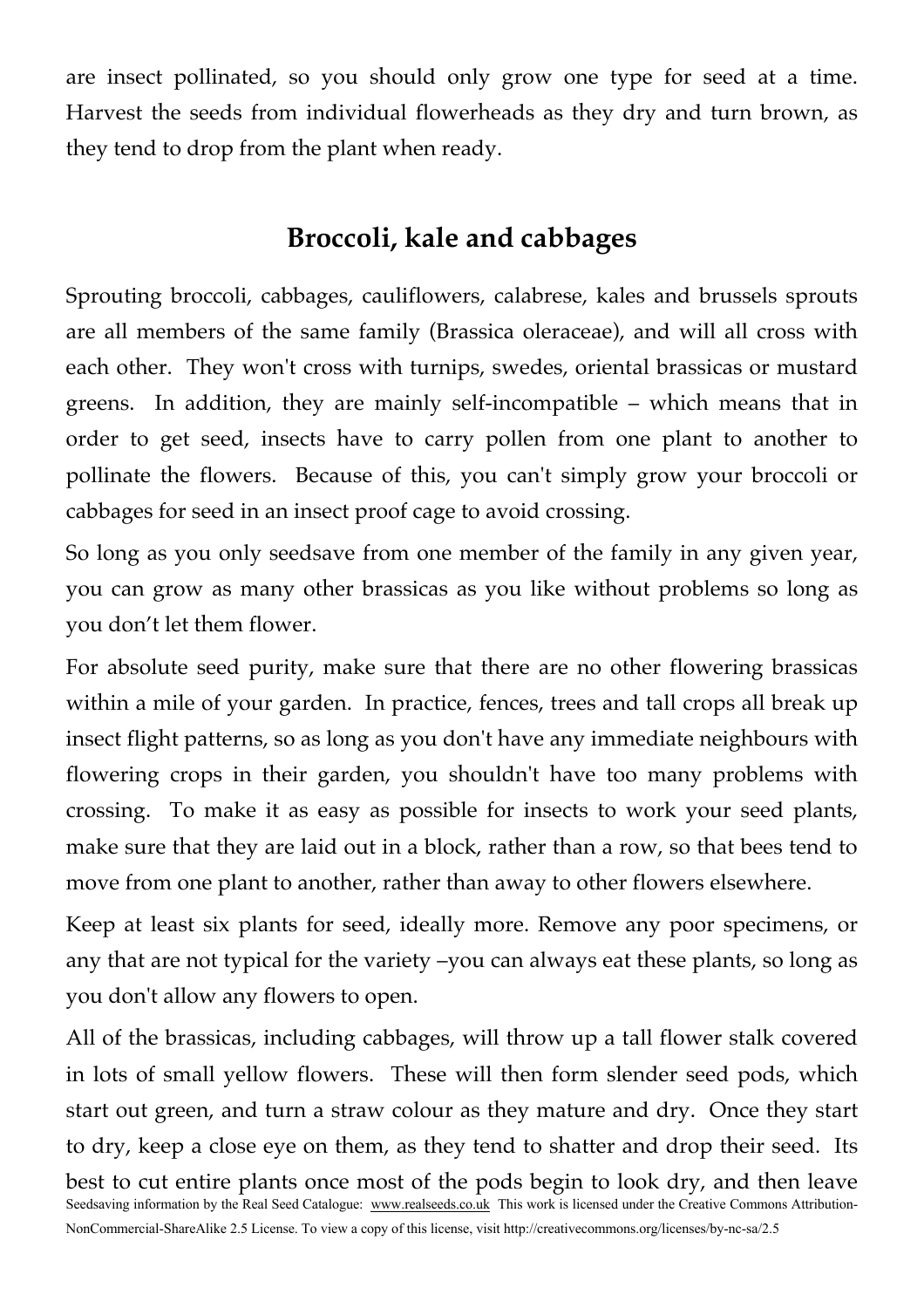them to mature further on a sheet indoors. Once they are thoroughly dry, the seeds will come out of the pods very easily; the simplest way is to trample the plants on top of a large sheet, and then sieve out the debris.

You should get lots of seed from even a few plants. The seed will keep well for up to five years so long as it is stored somewhere cool and dry.

# **Turnips and the oriental brassicas**

Mizuna, pak choi, tatsoi and mibuna are all sub varieties of Brassica rapa – the same family as turnip. This means that although they will cross with each other, or with turnips in flower, they won't cross with broccoli or cauliflowers. Although you can only grow one of these vegetables for seed in any year, you can of course grow any of the others for kitchen use, so long as you don't allow them to flower at the same time as your seed plants.

To grow an oriental brassica or turnip variety for seed, you usually need to overwinter the plants. They are naturally biennials, producing their flowers and seeds in their second year of growth. Although spring sown crops may bolt to seed in hot summer weather, this is not ideal for seedsaving, as you may end up accidentally selecting for early bolting in future years. The best solution is to sow your seed crop after midsummer in a polytunnel, where semi-mature plants will overwinter quite happily in all but the coldest parts of Britain. If necessary you can give extra protection in cold weather by putting fleece over plants inside the tunnel. Select at least 6 of the healthiest and most typical plants to reserve for seed, eating the rest over the winter. In spring, the plants will flower, and then form seedpods. Make sure that there is good insect access to the tunnel at this point so that the flowers are pollinated.

The seedpods are green at first, but then gradually dry out and turn a pale tan colour. Once most of the pods are dry and brittle, cut the entire stalks of the plant, and lay out on a sheet somewhere undercover with a good airflow to finish drying off. Then rub and crush the pods with your hands to release the seeds, and separate the seeds from the chaff with a coarse sieve.

Seedsaving information by the Real Seed Catalogue: www.realseeds.co.uk This work is licensed under the Creative Commons Attribution-NonCommercial-ShareAlike 2.5 License. To view a copy of this license, visit http://creativecommons.org/licenses/by-nc-sa/2.5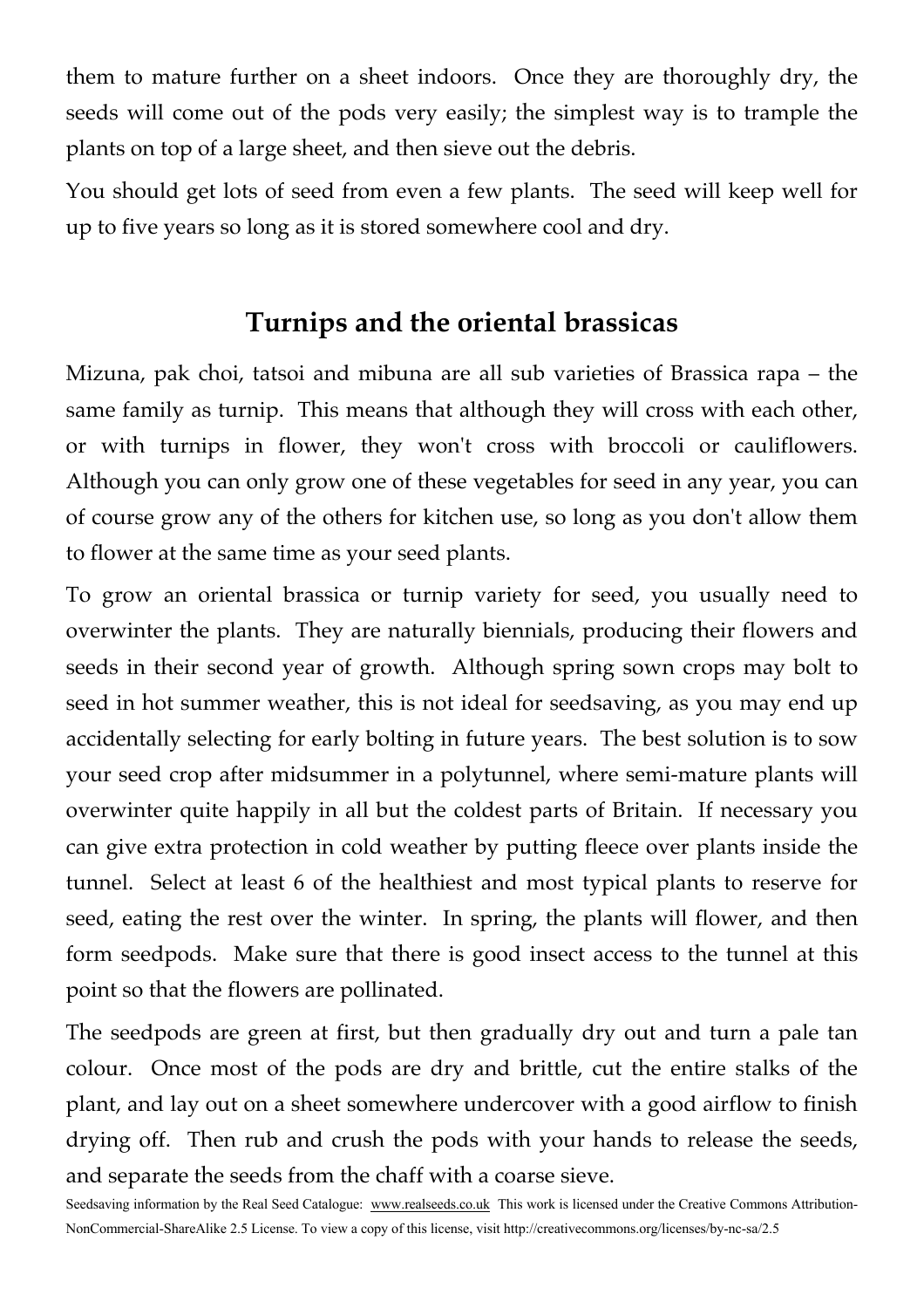#### **Lettuce**

Lettuce flowers are self pollinating, and very rarely cross. If you plan to save seed from more than one variety of lettuce, separate them by around 12 foot or plant a tall crop in between the rows.

Select two or three good lettuces from your row, and mark them for seed. It is very important not to save seed from any plants that bolt early, as you want to select for lettuces that stand well. Heading lettuces may need a little help for the flowering stalk to emerge; slitting the heads partially open with a knife works well.

Once the lettuces have flowered, the seeds will ripen gradually, starting in about a fortnight. Harvest seed daily to get the maximum yield, shaking into a bag. Or wait until a reasonable number of seeds are ready and then cut the whole plant. Put it head first into a bucket, shaking and rubbing to remove the seeds. If you leave the whole cut plant upside down in the bucket somewhere dry, slightly immature seeds will continue to ripen over the next few days.

Most of what you have collected in the bucket will be white 'feathers' and chaff. To sort the seed, shake it gently in a kitchen sieve. Some seeds will fall through the sieve, with the rest collecting in the bottom. The feathers and chaff will rise to the top, and you can pick them off. There's no need to get the seed completely clean; a little chaff stored and planted along with the seeds won't cause any harm. If the seed feels a little damp, dry it further on a plate before labelling and storing. Lettuce seed should keep for around 3 years, provided it is kept cool and dry.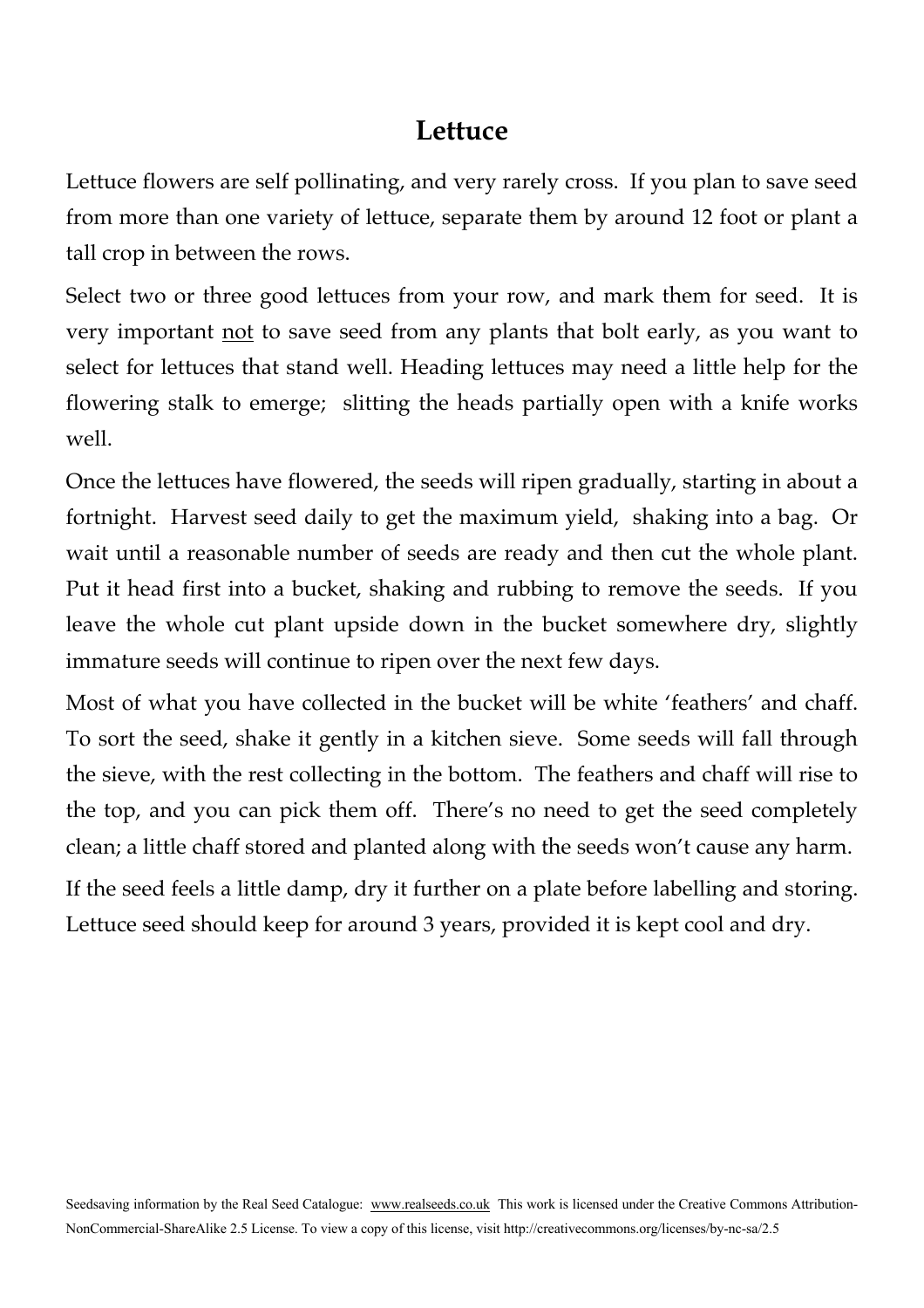# **Pumpkins, courgettes, marrows and squashes**

Beware that pumpkins, squashes, marrows & courgettes will all cross readily with each other. The best (usually only) way to save pure seed on a home scale is to hand pollinate one or more fruits. This is very easy & will avoid disappointments with lumpen squash/courgette crosses. The explanation given here is for pumpkins, but applies equally to squashes, courgettes & marrows.

Pumpkin plants have two different types of flower, male and female. The female flowers are the ones that will grow into pumpkins. They can be identified by the small immature fruit which should be obvious beneath the flower. Male flowers just have a straight stem. You need to transfer pollen from a male flower into a female flower, making sure that no pollen gets introduced from plants of a different variety.

One evening, when the plants are just beginning to produce flowers, find some male and female flowers that are going to open the next day. Buds that are just ready to open are much fatter than the others, and they have turned from green to yellow.

You need to stop these flowers opening, so that insects can't get into them. The easiest way to do this is to gently slip a thin rubber band over the end of the petals, to hold them shut.

The next morning go back to the plants. Pick a male flower, take off its rubber band, and tear off the petals. Gently take the rubber band off of one of your female flowers. Using the male flower like a brush, rub the pollen on to each section of the stigma in the centre of the female flower.

Then carefully rubber band the female flower shut again so that no insects can get in with more, 'foreign', pollen. Tie a piece of wool loosely around the stem of the female flower, so that at harvest time, you know which pumpkins you have hand pollinated.

Now leave the pumpkins to develop and ripen. After you have harvested them, keep them in a cool dry place for another month or so to ripen further indoors.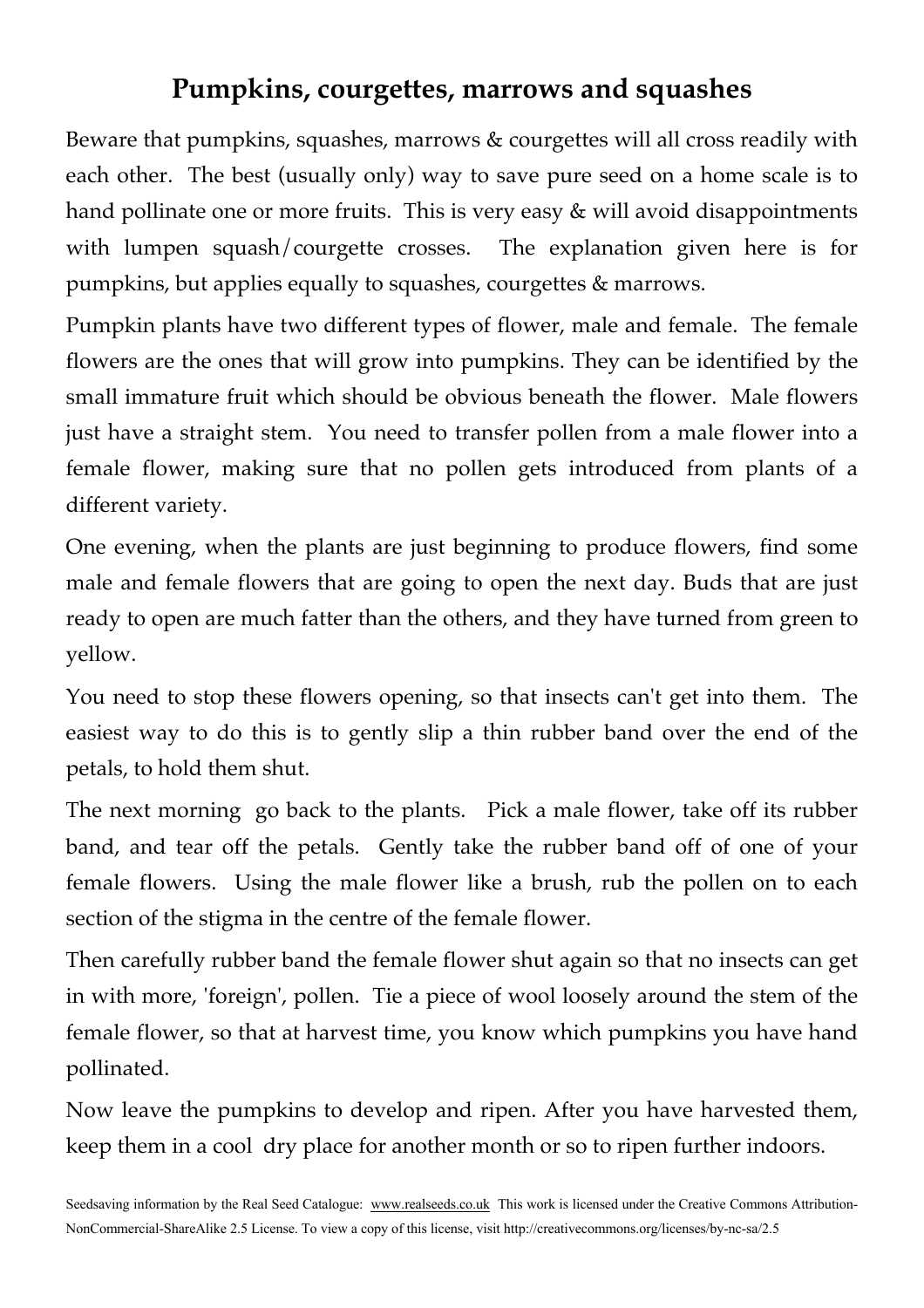Then cut the pumpkin in half, and scoop out the seeds, leaving the rest of the fruit for cooking as normal. Wash the seed in a colander, rubbing it between your hands to get rid of the fibres, and then shake off as much water as possible.

Spread the seed out on a plate to dry. It needs to dry as quickly as possible, but without getting too hot, for example on a sunny windowsill. To test whether the seeds are dry enough, try bending one in half. If it is dry, it will snap rather than bending.

#### **Melons & cucumbers**

All varieties of melon will cross. Ideally, you need around a quarter of a mile between different varieties. If your melons are in a greenhouse or tunnel, you can probably get away with a somewhat smaller distance, particularly if there are hedges, houses or other tall barriers in between your melons and the neighbouring crop. Cucumbers won't cross with melons, but will cross with any other cucumbers or gherkins nearby. Again, you need around a quarter mile isolation to make sure that your plants won't cross.

It is possible, although fiddly, to hand pollinate both melons and cucumber flowers. Grow plants under a fleece tunnel to exclude insects, and then hand pollinate the flowers on those plants with a paintbrush. Make sure that you exchange pollen between different plants to keep the diversity of your variety.

To harvest melon seed, pick the melons when they are ripe and ready for eating and keep indoors for a further day or two for the seed to mature further. Then open the fruit, scoop the seed out, and wash in a sieve under running water. Spread out on a china plate to dry thoroughly.

Seedsaving information by the Real Seed Catalogue: www.realseeds.co.uk This work is licensed under the Creative Commons Attribution-NonCommercial-ShareAlike 2.5 License. To view a copy of this license, visit http://creativecommons.org/licenses/by-nc-sa/2.5 Cucumbers need to be ripened well beyond the edible stage. They will become much fatter, and green varieties will turn a dark yellow brownish colour, white varieties a paler yellow. Keep for a week or so after picking to let the seeds mature fully. Then cut open, scoop out the seeds and surrounding pulp into a jamjar, add a little water and stir well. Leave the jar on a sunny windowsill for 2-3 days for the seeds to ferment. On the third day, fill the jar fully with water, and stir well